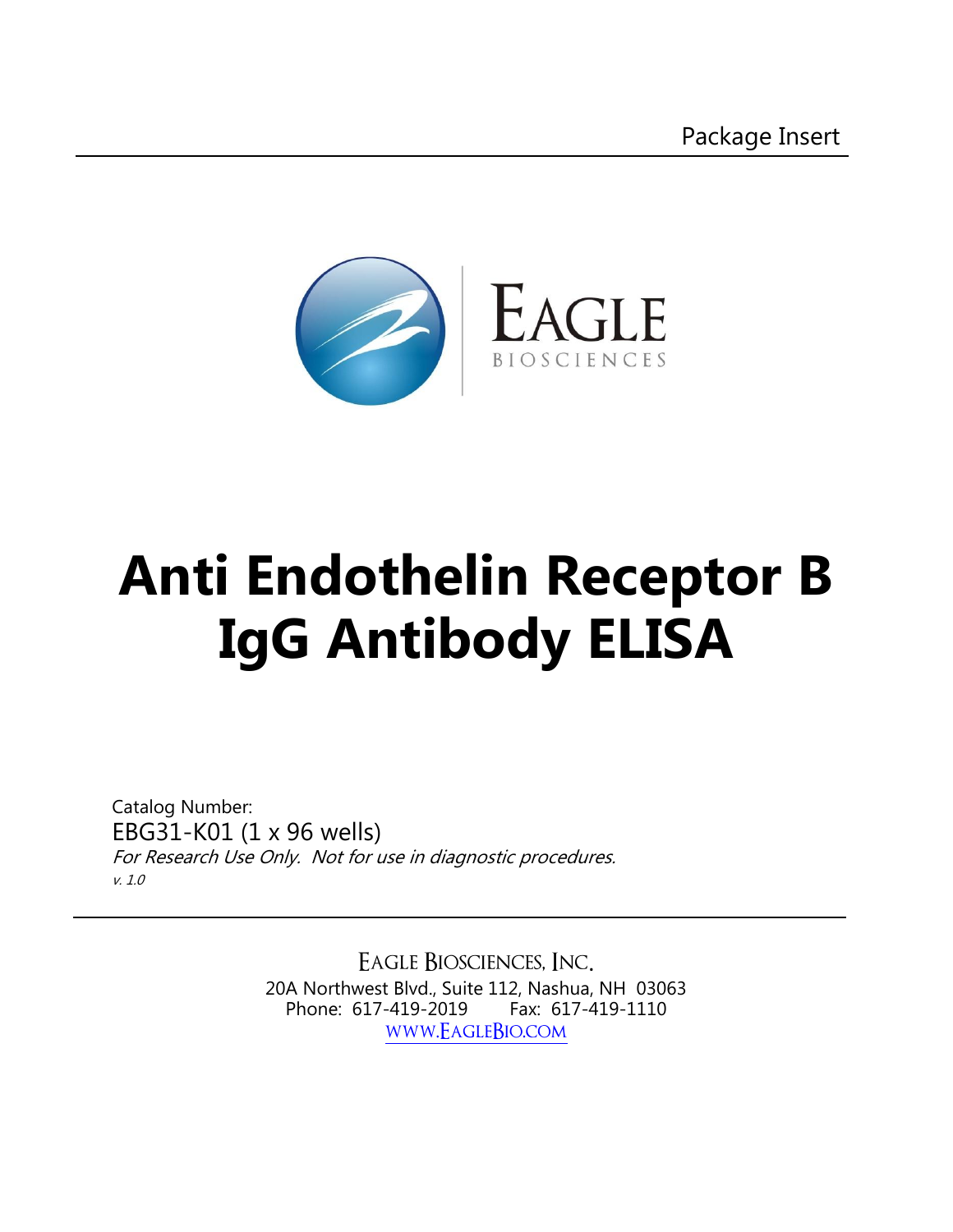## **Introduction**

Endothelins (ET) are 21-amino acid vasoconstricting peptides produced primarily in the endothelium having a key role in vascular homeostasis. It mediates the effects through G-Protein-coupled receptors, the Endothelin receptors. There are two key receptor types, ETA and ETB. ETA receptors are found in the smooth muscle tissue of blood vessels where they increase vasoconstriction by ET-1.

The Eagle Biosciences Human Anti Endothelin Receptor B IgG Antibody ELISA Assay Kit is designed for the determination of antibodies (IgG) against the Endothelin receptor subtype B in serum and plasma.

## **Principle of the Assay**

The Eagle Biosciences Human Anti Endothelin Receptor B IgG Antibody ELISA Assay Kit is an antibody screening test. Endothelin- receptor A has been pre-coated onto a microtiter plate. During the first incubation the anti-Endothelin receptor A-Antibodies of the samples are immobilized on the plate. The autoantibodies are detected with a POD labelled anti-human IgG4 antibody. In the following enzymatic substrate reaction the intensity of the color correlates with the concentration and/ or avidity of anti-Endothelin receptor A-antibody.

# **Precautions**

- Store the Human Anti Endothelin Receptor B IgG Antibody ELISA Assay Kit at 2-8 °C.
- The Human Anti Endothelin Receptor B IgG Antibody ELISA Assay Kit is for research use only. Not for use in diagnostic procedures.
- Do not use the reagents beyond the expiration date marked on box label.
- Please read the instructions carefully before using the Human Anti Endothelin Receptor B IgG Antibody ELISA Assay Kit.
- Do not mix reagents from different lots.
- Lipemic, icteric, hemolyzed or microbially contaminated specimen may cause interference.
- Some components of the kit contain human blood derivatives. No known test method can offer complete assurance that products derived from human blood will not transmit infectious agents. Therefore, all blood derivatives should be considered potentially infectious. It is recommended that these reagents and human specimens be handled using established good laboratory working practices.
- Some components of this Human Anti Endothelin Receptor B IgG Antibody ELISA Assay Kit contain Thimerosal, a mercury containing compound. The stop solution contains 0.5 M sulphuric acid. Follow routine precautions for handling hazardous chemicals.
- Do not allow the wells to become dry once the assay has begun.

## **Other supplies required**

- Deionized or distilled water
- Graduated cylinder
- Micropipettes, multipipette
- Microplate shaker
- Microplate reader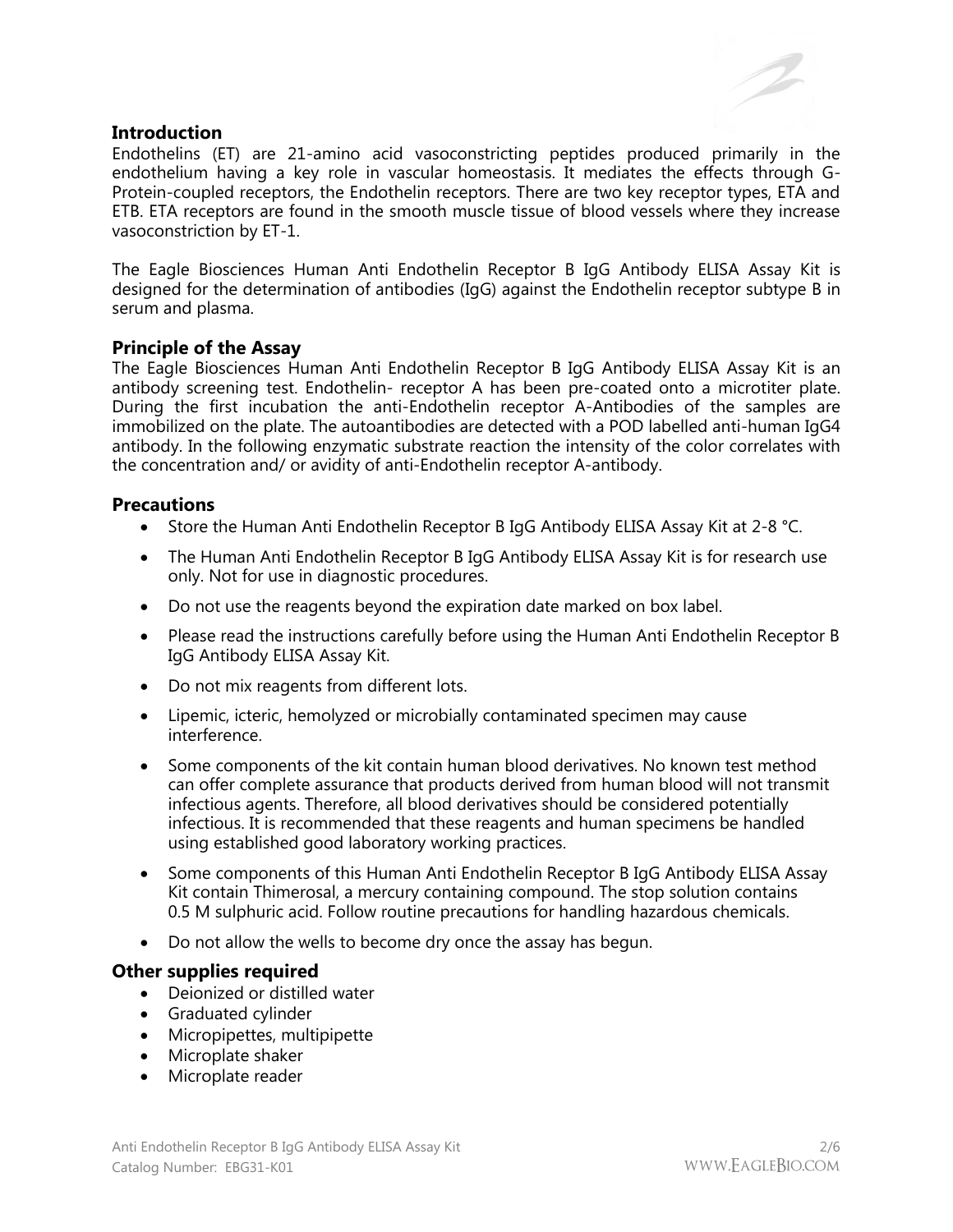

# **Preparation of reagents and samples**

- Bring all reagents of the Human Anti Endothelin Receptor B IgG Antibody ELISA Assay Kit to room temperature before use. If crystals have formed, mix gently until the crystals have completely dissolved.
- The microplate strips are ready to use. Remove excess strips (breakable) from the frame, reseal in the plastic bag with the desiccant and store at 2-8 °C
- Dilute the wash buffer with deionized or distilled water 1:10 (e. g. 50 ml + 450 ml water). The diluted solution is stable for 30 days at 2-8 °C.
- Dilute the HRP conjugate with diluent 1:100 (e. g. 50  $\mu$ l + 4950  $\mu$ l diluent). The required amount of conjugate solution should be prepared freshly.

| Standard       | Conc. (U/ml) |
|----------------|--------------|
| S <sub>5</sub> | 40           |
| S <sub>4</sub> | 20           |
| S <sub>3</sub> | 10           |
| S <sub>2</sub> | 5.0          |
| S <sub>1</sub> | 2.5          |

• Standards are ready to use:

Dilute the samples with diluent using 1:100 dilution (eg. 5 µl serum or plasma + 495 µl diluent). If samples generate values outside the standard curve, the dilution factor may be quite varied. Store the undiluted samples at room temperature for 48 hours, 2-8°C 4 days, and long-term storage for up to 12 months at –20 °C. avoid repeated freeze-thaw cycles.

## **Assay procedure**

It is recommended that all samples and standards of the Human Anti Endothelin Receptor B IgG Antibody ELISA Assay Kit be assayed in duplicate.

- 1. Prepare all reagents and samples as directed in the previous section.
- 2. Pipette 100 µ of diluted samples, standards, controls or diluent (as blank) into the wells.
- 3. Seal wells with adhesive strip and incubate for 2 hours at 2-8°C temperature.
- 4. Aspirate fluid from wells and wash three times with 300 µl wash buffer. After the last wash, invert the plate and tap on a clean paper towel.
- 5. Dispense 100 μl of diluted HRP conjugate into each well.
- 6. Seal wells with adhesive strip and incubate for 1 hour (with shaking) at room temperature.
- 7. Repeat the wash as in step 4.
- 8. Dispense 100 µl of TMB substrate solution into each well.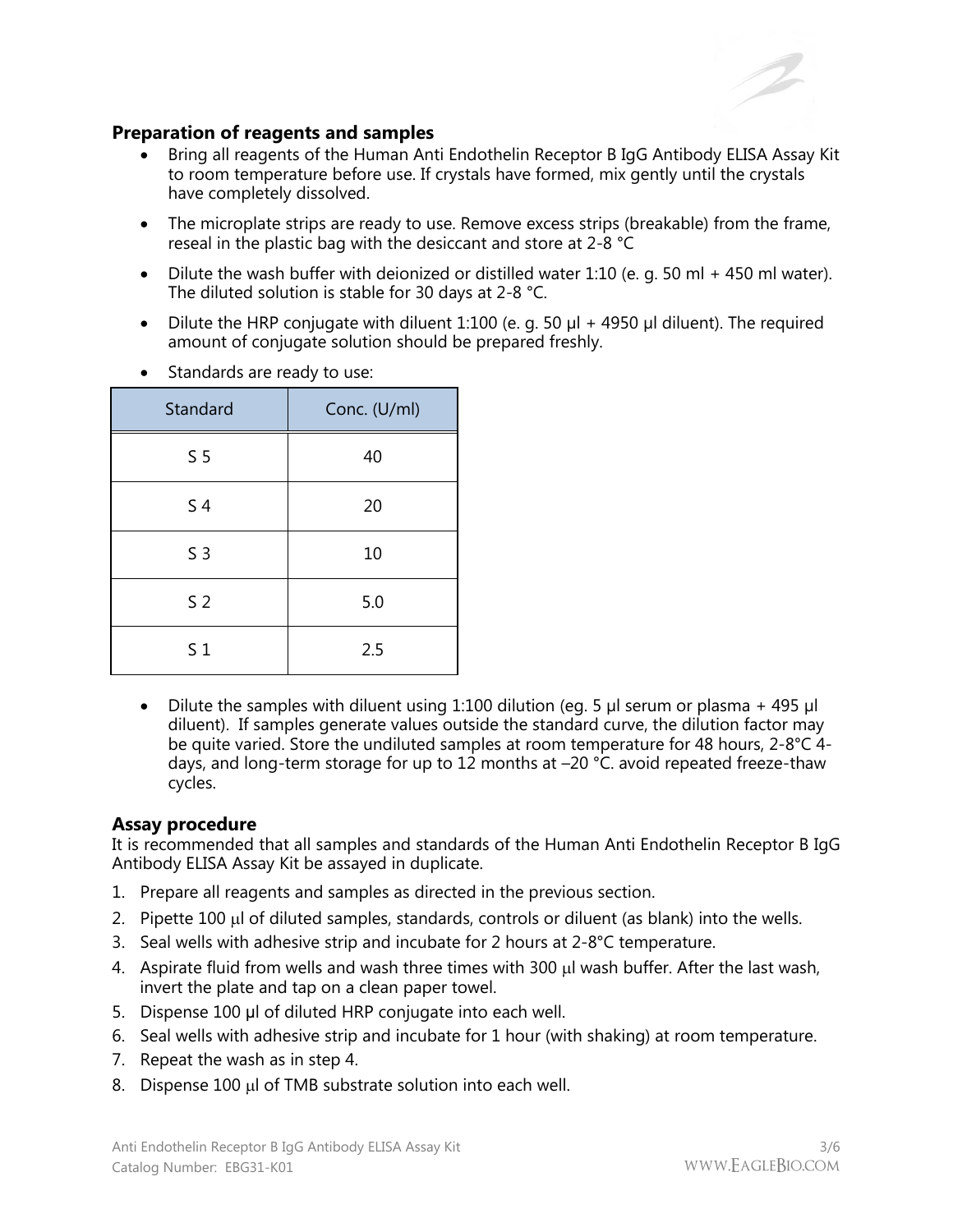

- 9. Incubate for 20 minutes at room temperature in the dark.
- 10. Add 100  $\mu$ l of stop solution to each well.
- 11. Determine the absorbance within 30 minutes at 450 nm. A reference wavelength of 620 nm/690 nm is recommended.

#### **Calculation of results**

Create a standard curve using computer software capable of generating a curve fit (four parameter fit; x-axis: linear, anti-ETBR-Ab standard points (2.5 U/ml, 5 U/ml, 10 U/ml, 20 U/ml, 40 U/ml); y-axis: linear, absorbance). The sample concentrations can be calculated from the standard curve.

A run is considered valid if the positive control is in the expected range (see label) and the negative control is less than the 10 U/ml.

Samples over the standard curve can be assayed again using a higher dilution factor (e.g. 1:500). In this case the concentration read from the standard curve must be multiplied by the additional dilution factor (e.g. 5 for 1:500 dilution).

## **Typical Standard Curve**



## **Performance Characteristics**

- Standard curve: 5 standards between 2.5 U/ml and 40 U/ml
- Sample materials: Serum, Plasma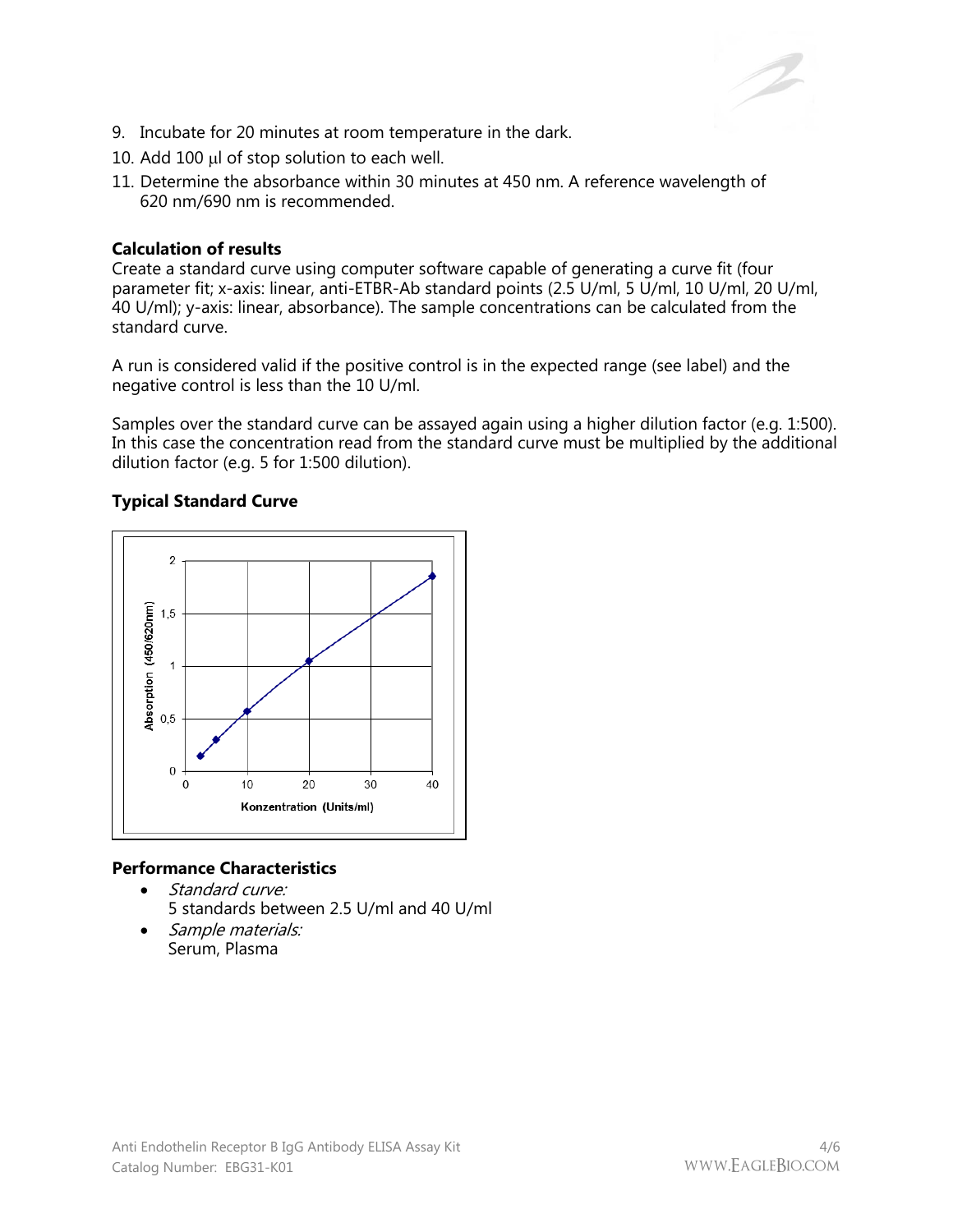- Intra-assay precision (CV)  $(n=8)$ Probe 1 (21.2 U/ml): 4.4%

- Inter-assay precision (CV)  $(n=8)$ 20.1 U/ml: 3.7%

# **Materials provided:**

| Microplate strips, Angiotensin II-Receptor typ 1 coated |                  |
|---------------------------------------------------------|------------------|
| Wash buffer, 10fold conc. ◆                             |                  |
| Diluent sample, ready to use $\triangleleft$            |                  |
| Diluent conjugate, ready to use $\blacklozenge$         | 14 ml            |
| Standards, ready to use [2.5 - 5 - 10 - 20 - 40 U/ml] ◆ | 1 <sub>m</sub>   |
| Positive control, ready to use $\blacklozenge$          |                  |
| Negative control, ready to use $\blacklozenge$          |                  |
| anti-human-IgG4, HRP conjugate, 100fold conc. +         | $0.2$ ml         |
| TMB substrate, ready to use                             |                  |
| Stop solution, ready to use (0.5 M sulphuric acid)      | $12 \mathrm{ml}$ |

 $\triangle$ : contains Thimerosal

# **Assay procedure summary:**

- A. Preparation
- 1. Bring all reagents to room temperature
- 2. Dilute wash buffer 1:10
- 3. Dilute samples with diluent 1:100
- 5. Dilute freshly HRP conjugate 1:100 with diluent
- B. Performance
- 1. Pipette  $100 \mu$  of samples, standards, controls into the wells
- 2. Incubate for 2 hours at 2-8°C temperature
- 3. Wash three times with 300  $\mu$ l of wash buffer
- 4. Dispense 100 µl of HRP conjugate solution
- 5. Incubate for 1 hour (with shaking) at room temperature
- 6. Wash three times with 300  $\mu$ l of wash buffer
- 7. Dispense  $100 \mu l$  of TMB substrate solution
- 8. Incubate for 20 minutes at room temperature in the dark
- 9. Add 100  $\mu$  of stop solution
- 10. Measure absorption at 450 nm